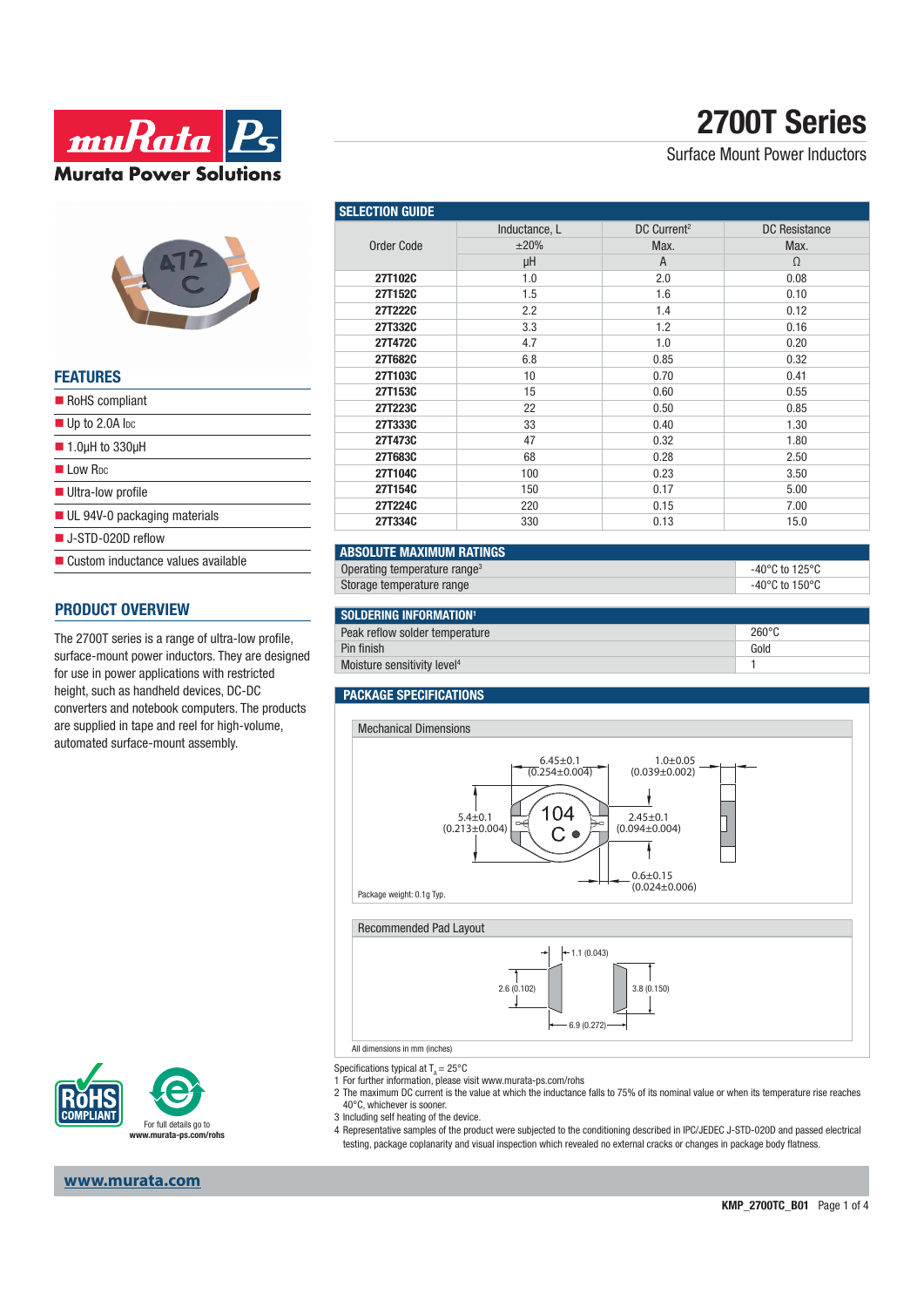### **muRata Bs** Murata Power Solutions

# **2700T Series**

Surface Mount Power Inductors



**KMP\_2700TC\_B01** Page 2 of 4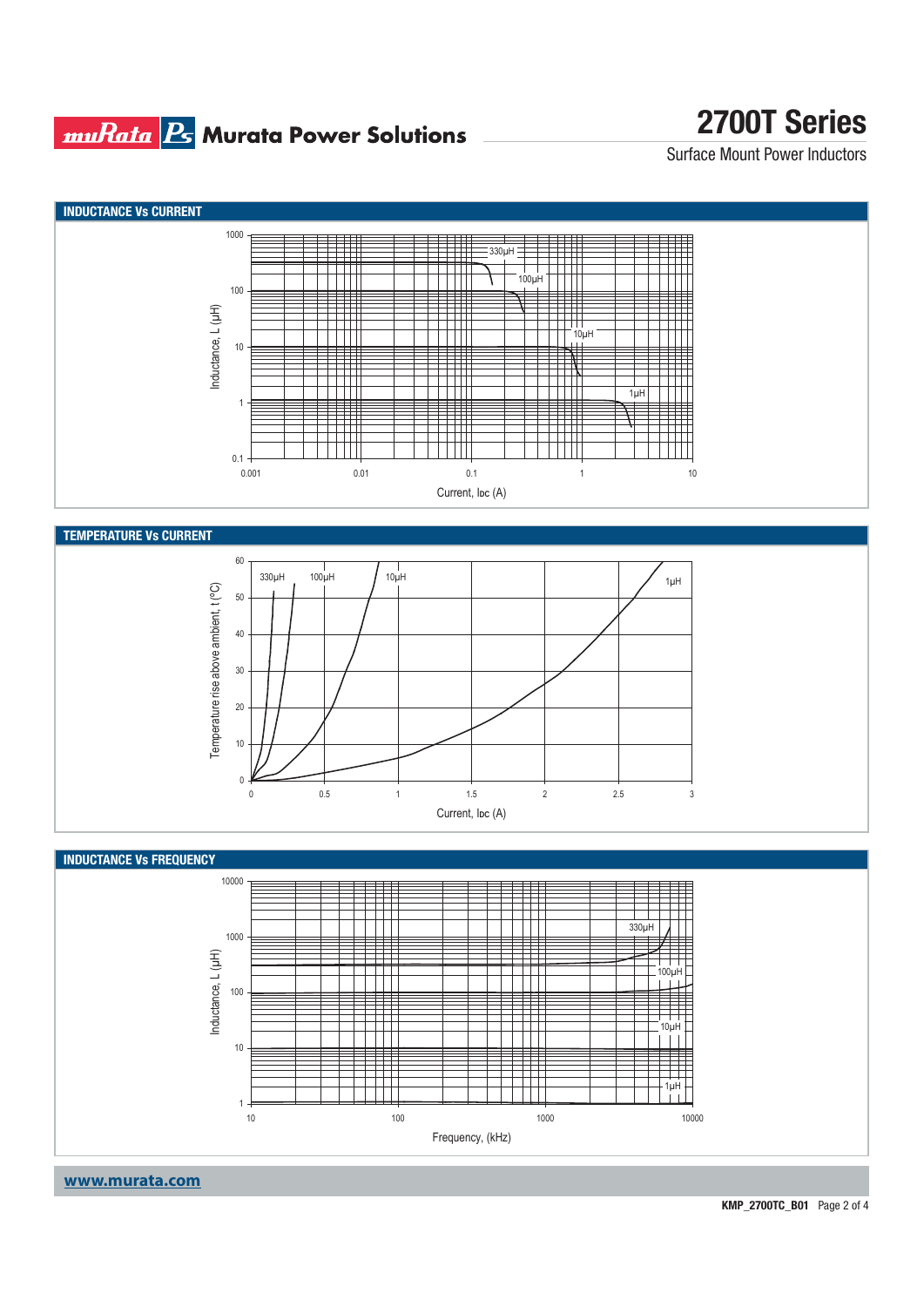### **muRata Ps** Murata Power Solutions

# **2700T Series**

Surface Mount Power Inductors



### **www.murata.com**

**KMP\_2700TC\_B01** Page 3 of 4